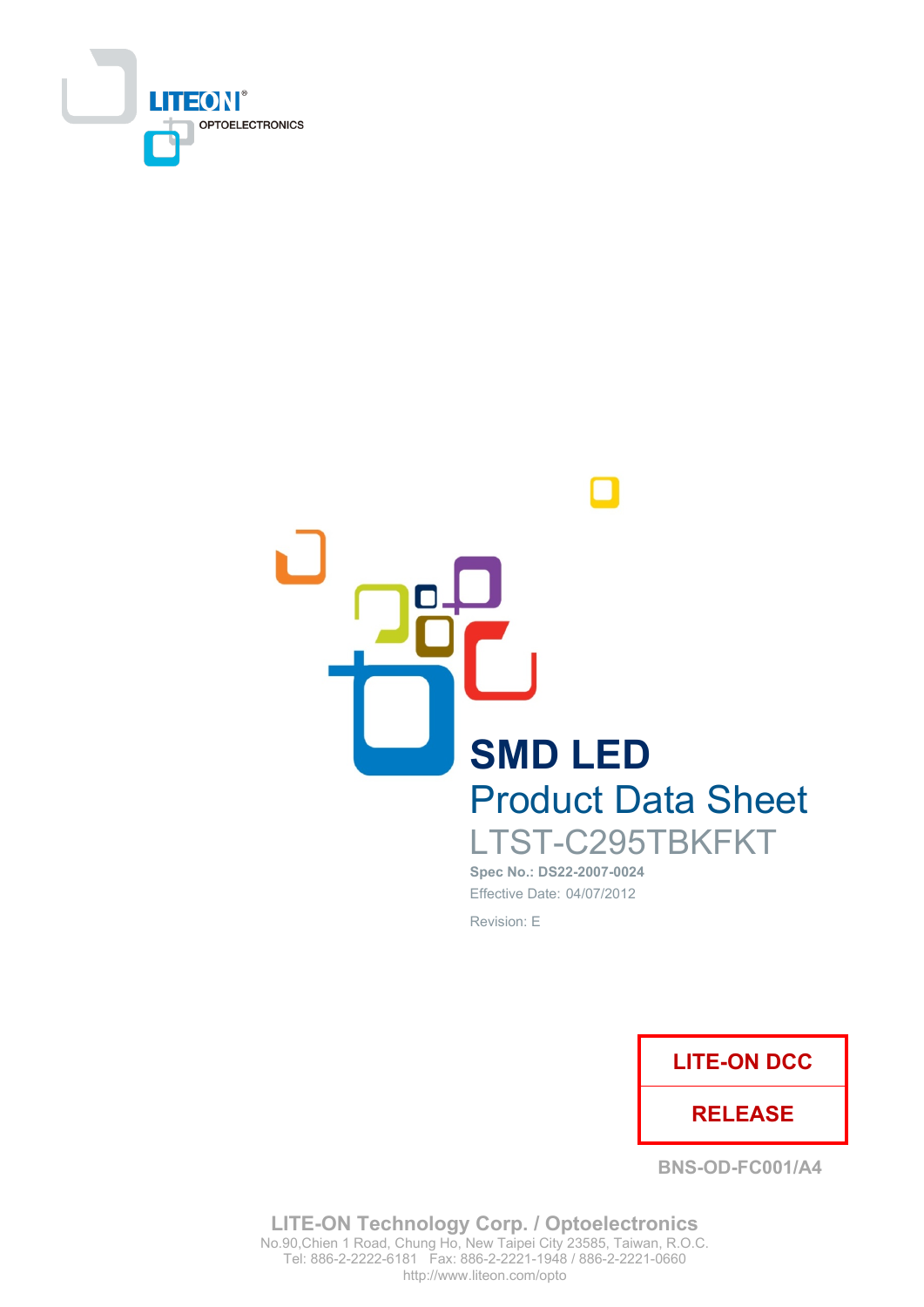### Property of Lite-On Only

#### **Features**

LITEON®

- \* Meet ROHS. Green Product.
- \* Extra Thin (0.55mm) Dual Color Chip LED.
- \* Ultra bright InGaN / AlInGaP Chip LED.
- \* Package in 8mm tape on 7" diameter reels.
- \* EIA STD package.
- \* I.C. compatible.
- \* Compatible with automatic placement equipment.
- \* Compatible with infrared reflow solder process.

#### **Package Dimensions**



#### **Devices**

| Part No.        | Lens        | Source Color   | Pin Assignment |
|-----------------|-------------|----------------|----------------|
| LTST-C295TBKFKT | Water Clear | InGaN Blue     | 1,3            |
|                 |             | AllnGaP Orange | 2,4            |

Notes:

- 1. All dimensions are in millimeters (inches).
- 2. Tolerance is  $\pm$  0.10 mm (.004") unless otherwise noted.

| Part No.: LTST-C295TBKFKT<br>Page: |  |  |  |  |
|------------------------------------|--|--|--|--|
|------------------------------------|--|--|--|--|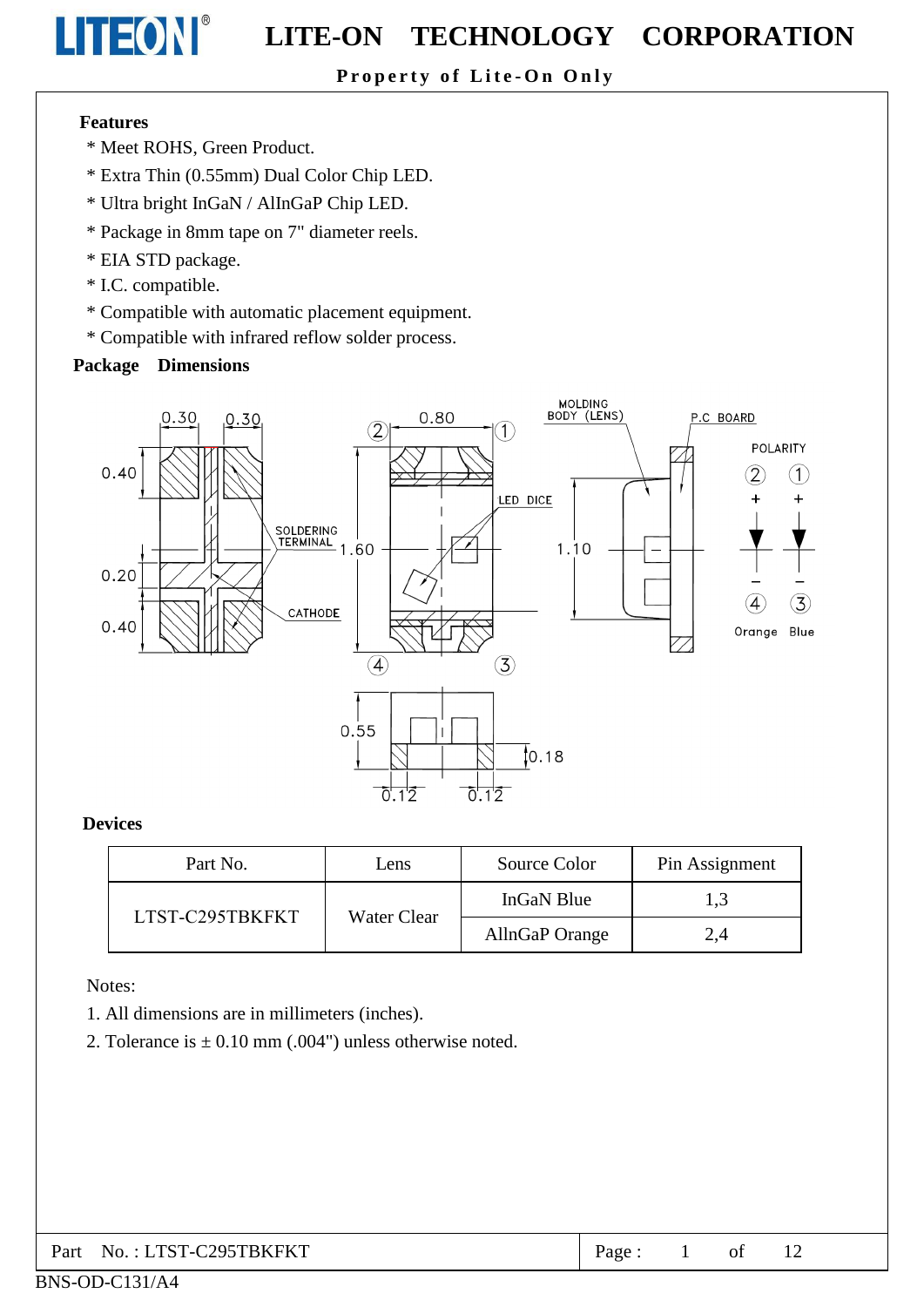

## Property of Lite-On Only

## Absolute Maximum Ratings At Ta=25°C

|                                                                     | LTST-C295TBKFKT                   |                      |      |  |
|---------------------------------------------------------------------|-----------------------------------|----------------------|------|--|
| Parameter                                                           | Blue                              | Orange               | Unit |  |
| <b>Power Dissipation</b>                                            | 76<br>75                          |                      | mW   |  |
| <b>Peak Forward Current</b><br>(1/10 Duty Cycle, 0.1ms Pulse Width) | 100                               | 80                   | mA   |  |
| <b>DC</b> Forward Current                                           | 20                                | 30                   | mA   |  |
| <b>Operating Temperature Range</b>                                  | $-20\degree C$ to $+80\degree C$  |                      |      |  |
| <b>Storage Temperature Range</b>                                    | $-30\degree C$ to $+100\degree C$ |                      |      |  |
| <b>Infrared Soldering Condition</b>                                 |                                   | 260°C For 10 Seconds |      |  |

| Part No.: LTST-C295TBKFKT | Page: |  |  |
|---------------------------|-------|--|--|
|                           |       |  |  |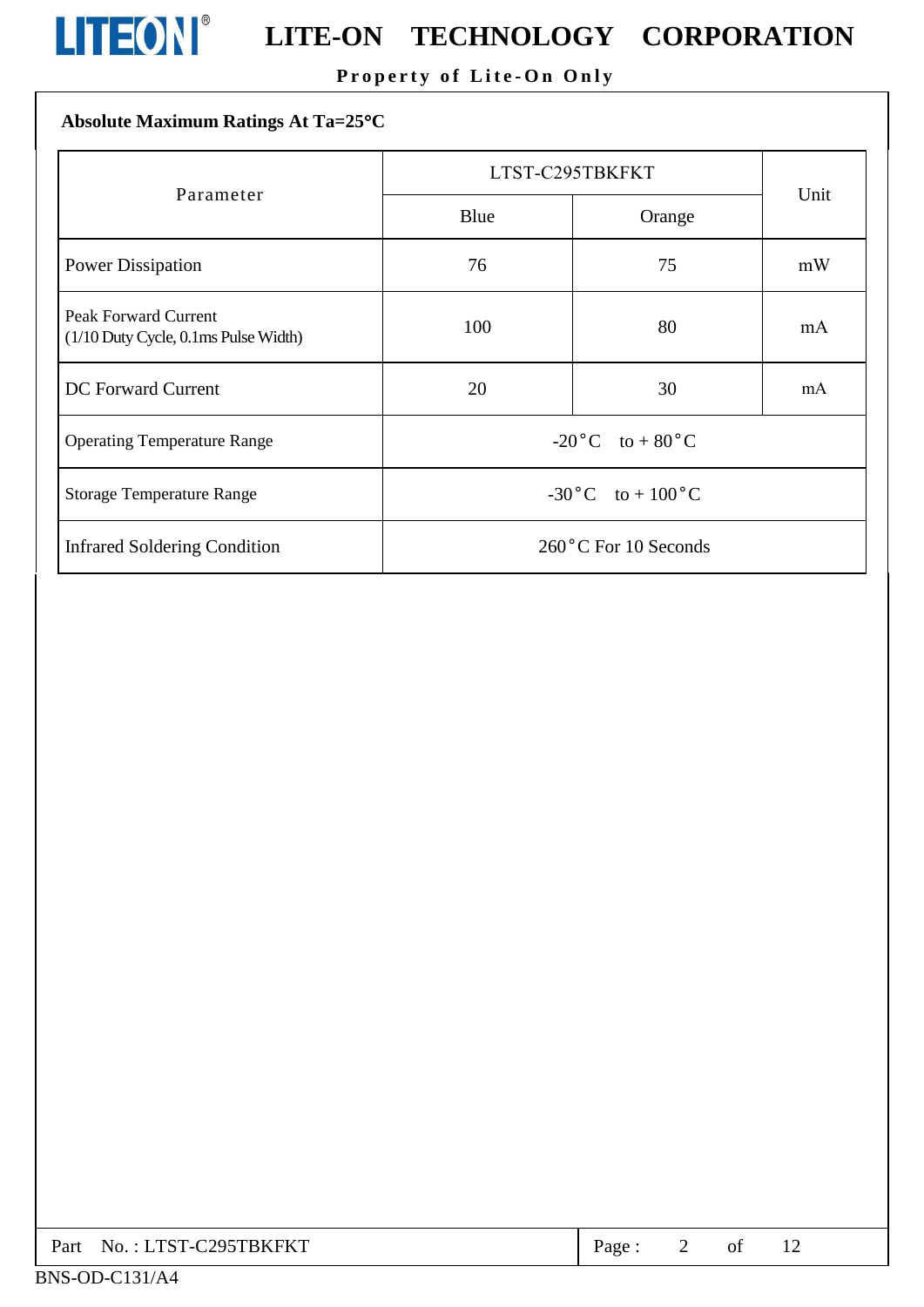

Property of Lite-On Only

#### **Suggestion Profile:**

BNS-OD-C131/A4

Suggestion IR Reflow Profile For Pb Free Process



**TIME** 

| No.: LTST-C295TBKFKT<br>Part | rage |  |  |  |  |  |
|------------------------------|------|--|--|--|--|--|
|------------------------------|------|--|--|--|--|--|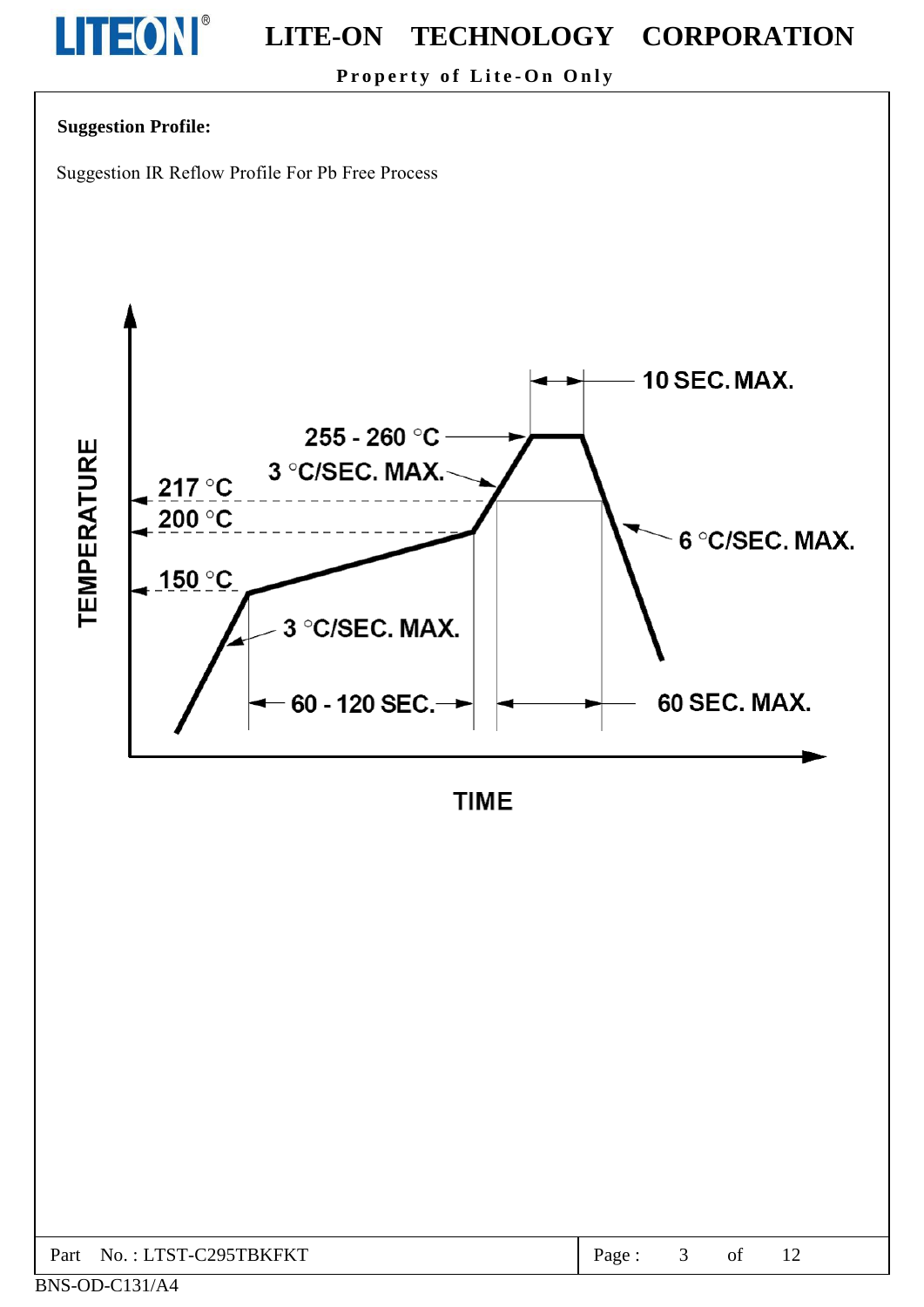

Property of Lite-On Only

#### Electrical / Optical Characteristics At Ta=25°C

| Parameter                | Symbol           |      | LTST-C295TBKFKT |        | Unit         | <b>Test Condition</b>        |
|--------------------------|------------------|------|-----------------|--------|--------------|------------------------------|
|                          |                  |      | Blue            | Orange |              |                              |
|                          |                  | MIN. | 28.0            | 45.0   |              |                              |
| Luminous Intensity       | IV               | TYP. |                 |        | mcd          | IF $=20mA$<br>Note 1         |
|                          |                  | MAX. | 180             | 280    |              |                              |
| Viewing Angle            | $2\theta$ 1/2    | TYP. | 130             | 130    | deg          | Note $2$ (Fig.5)             |
| Peak Emission Wavelength | $\lambda P$      | TYP. | 468             | 611    | nm           | Measurement<br>@Peak (Fig.1) |
| Dominant Wavelength      | $\lambda$ d      | TYP. | 470             | 605    | nm           | IF $=20mA$<br>Note 3         |
| Spectral Line Half-Width | $\Delta \lambda$ | TYP. | 25              | 17     | nm           |                              |
| Forward Voltage          | <b>VF</b>        | MAX. | 3.80            | 2.40   | $\mathbf{V}$ | $IF = 20mA$                  |
| <b>Reverse Current</b>   | IR               | MAX. | 10              | 10     | $\mu A$      | $VR = 5V$<br>Note 5          |

Notes: 1. Luminous intensity is measured with a light sensor and filter combination that approximates the CIE eye-response curve.

- 2.  $\theta$  1/2 is the off-axis angle at which the luminous intensity is half the axial luminous intensity.
- 3. The dominant wavelength,  $\lambda$  d is derived from the CIE chromaticity diagram and represents the single wavelength which defines the color of the device.
- 4. Caution in ESD:

Static Electricity and surge damages the LED. It is recommend to use a wrist band or anti-electrostatic glove when handling the LED. All devices, equipment and machinery must be properly grounded.

5. Reverse voltage (VR) condition is applied to IR test only. The device is not designed for reverse operation.

| Part No.: LTST-C295TBKFKT | Page: |  | of |  |
|---------------------------|-------|--|----|--|
|---------------------------|-------|--|----|--|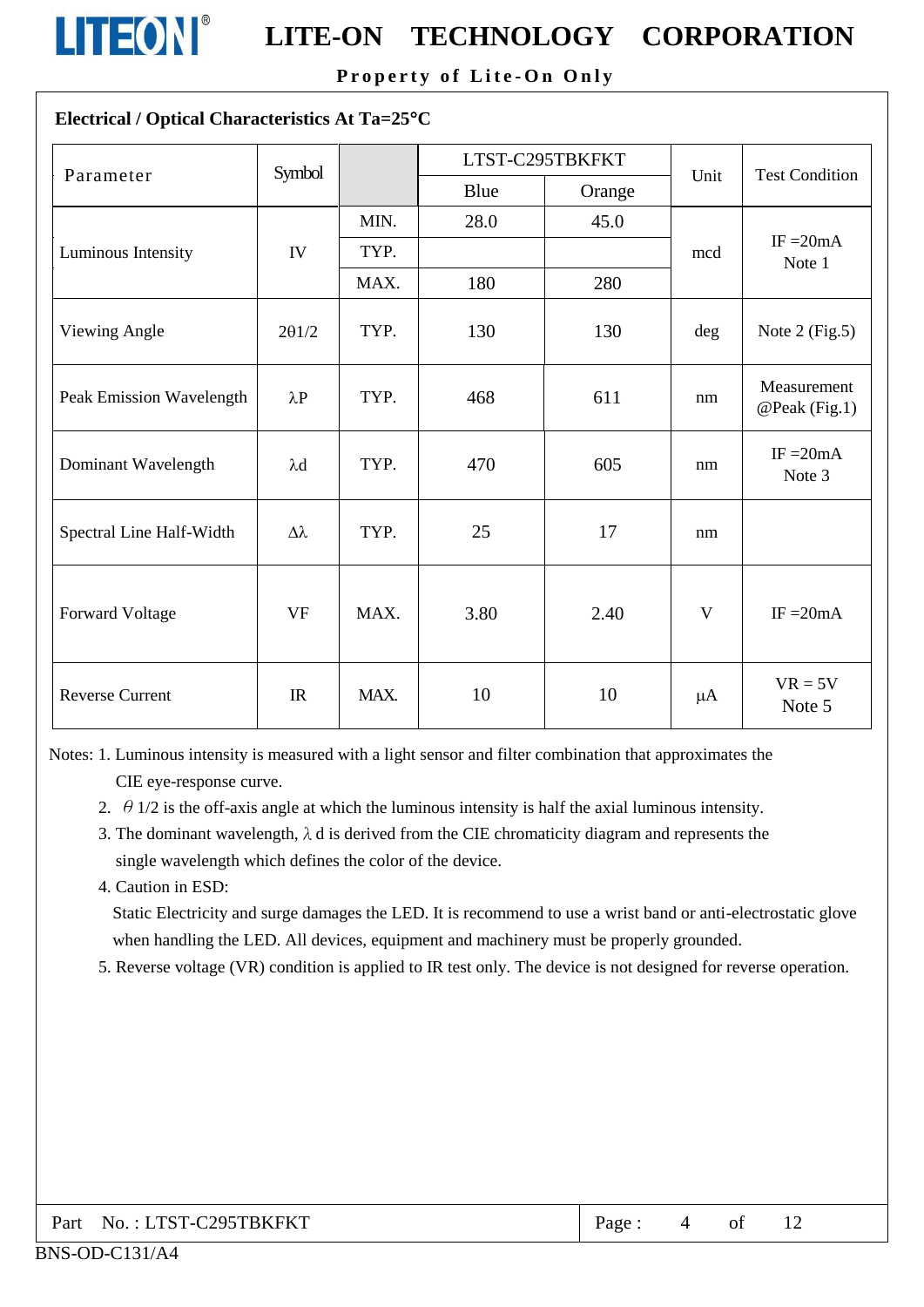

### Property of Lite-On Only

## **Bin Code List**

| Luminous Intensity |       | Color: Blue, Unit: mcd @20mA |  |  |
|--------------------|-------|------------------------------|--|--|
| <b>Bin Code</b>    | Min.  | Max.                         |  |  |
| N                  | 28.0  | 45.0                         |  |  |
| р                  | 45.0  | 71.0                         |  |  |
|                    | 71.0  | 112.0                        |  |  |
| R                  | 112.0 | 180.0                        |  |  |

Tolerance on each Intensity bin is  $+/-15\%$ 

| Luminous Intensity |       | Color: $Orange$ , Unit: mcd @20mA |
|--------------------|-------|-----------------------------------|
| <b>Bin Code</b>    | Min.  | Max.                              |
| P                  | 45.0  | 71.0                              |
|                    | 71.0  | 112.0                             |
| R                  | 112.0 | 180.0                             |
|                    | 180.0 | 280.0                             |

Tolerance on each Intensity bin is  $+/-15\%$ 

| Part No.: LTST-C295TBKFKT | Page. |  | ΟÌ |  |  |
|---------------------------|-------|--|----|--|--|
|---------------------------|-------|--|----|--|--|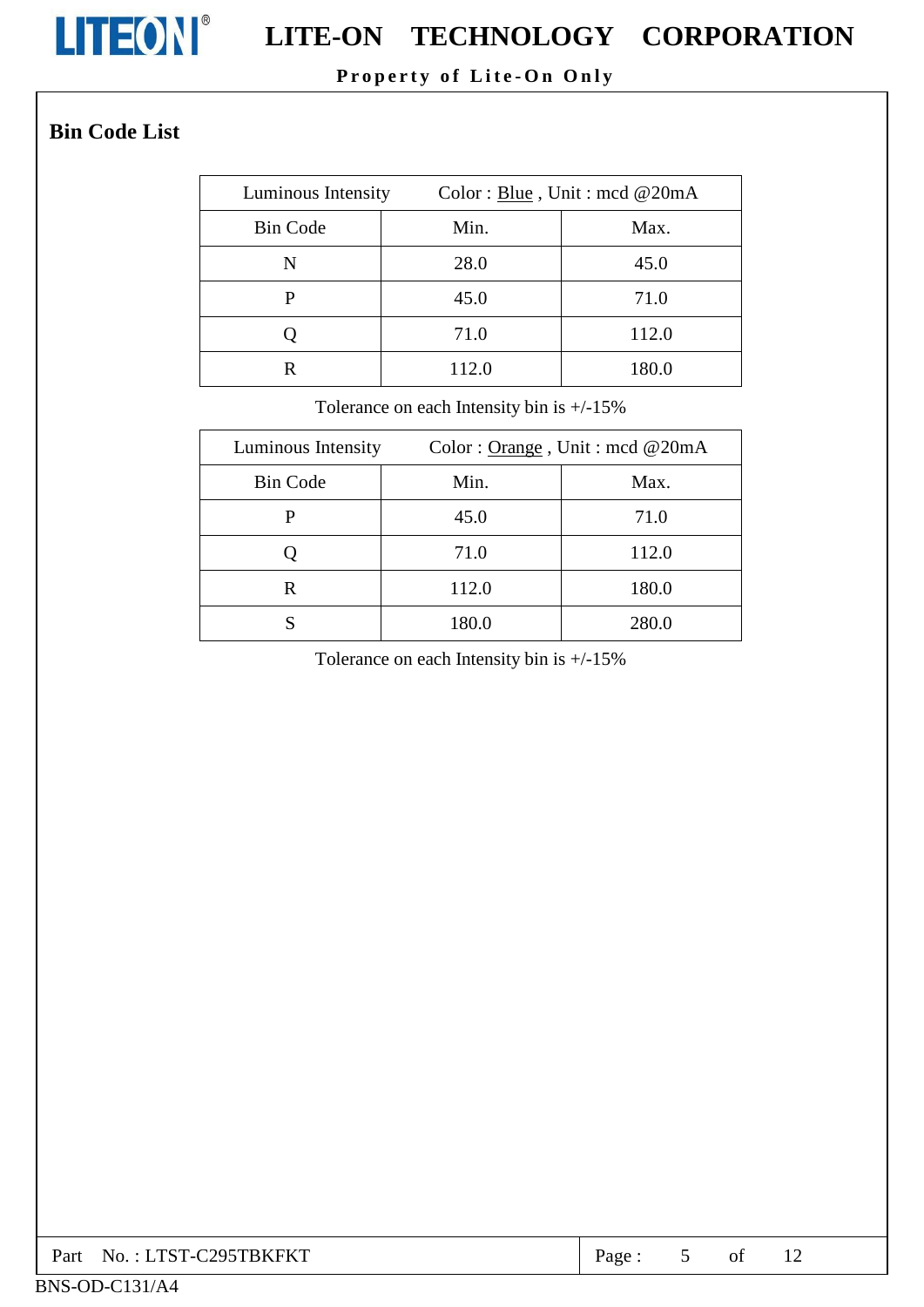

Property of Lite-On Only



Part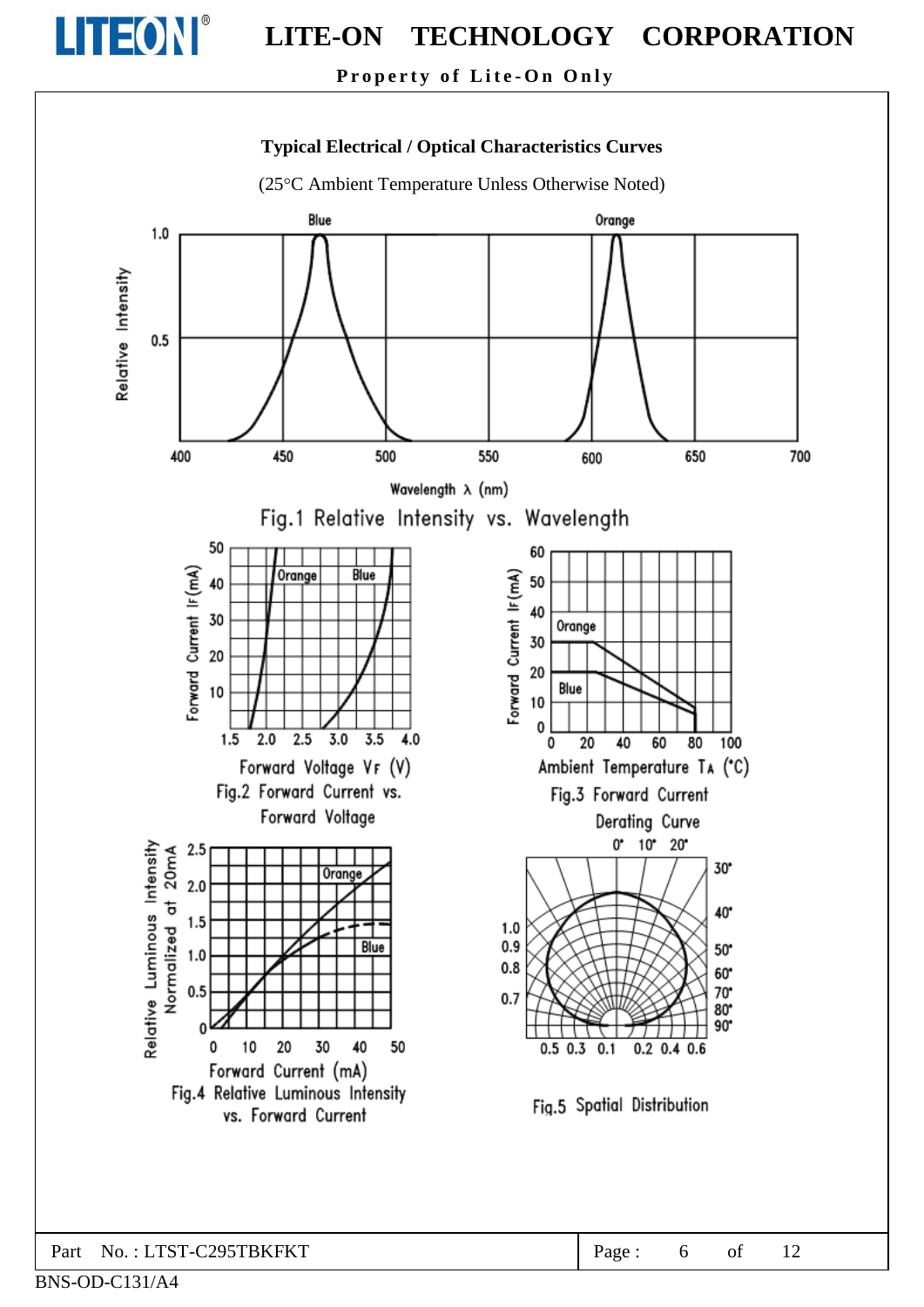

### Property of Lite-On Only

#### **Cleaning**

Do not use unspecified chemical liquid to clean LED they could harm the package.

If clean is necessary, immerse the LED in ethyl alcohol or in isopropyl alcohol at normal temperature for less one minute.

#### **Suggest Soldering Pad Dimensions**



#### **Package Dimensions Of Tape And Reel**

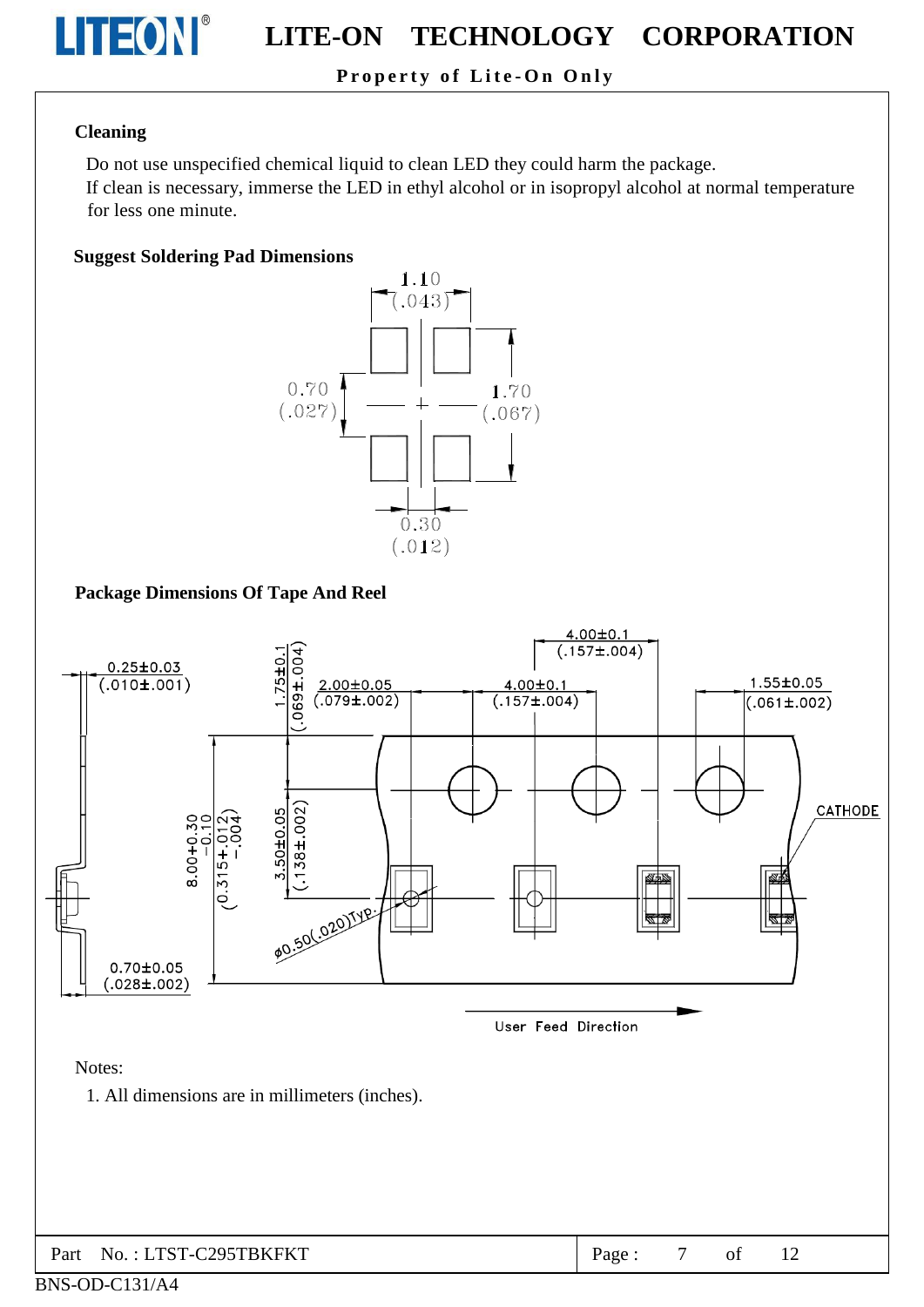

ø60.0±1.0

 $(2.36 \pm .039)$ 

Ø178±2.0

 $(7.0 \pm .08)$ 

Property of Lite-On Only



#### Notes:

- 1. Empty component pockets sealed with top cover tape.
- 2.7 inch reel-4000 pieces per reel.
- 3. Minimum packing quantity is 500 pcs for remainders.
- 4. The maximum number of consecutive missing lamps is two.
- 5. In accordance with ANSI/EIA 481 specifications.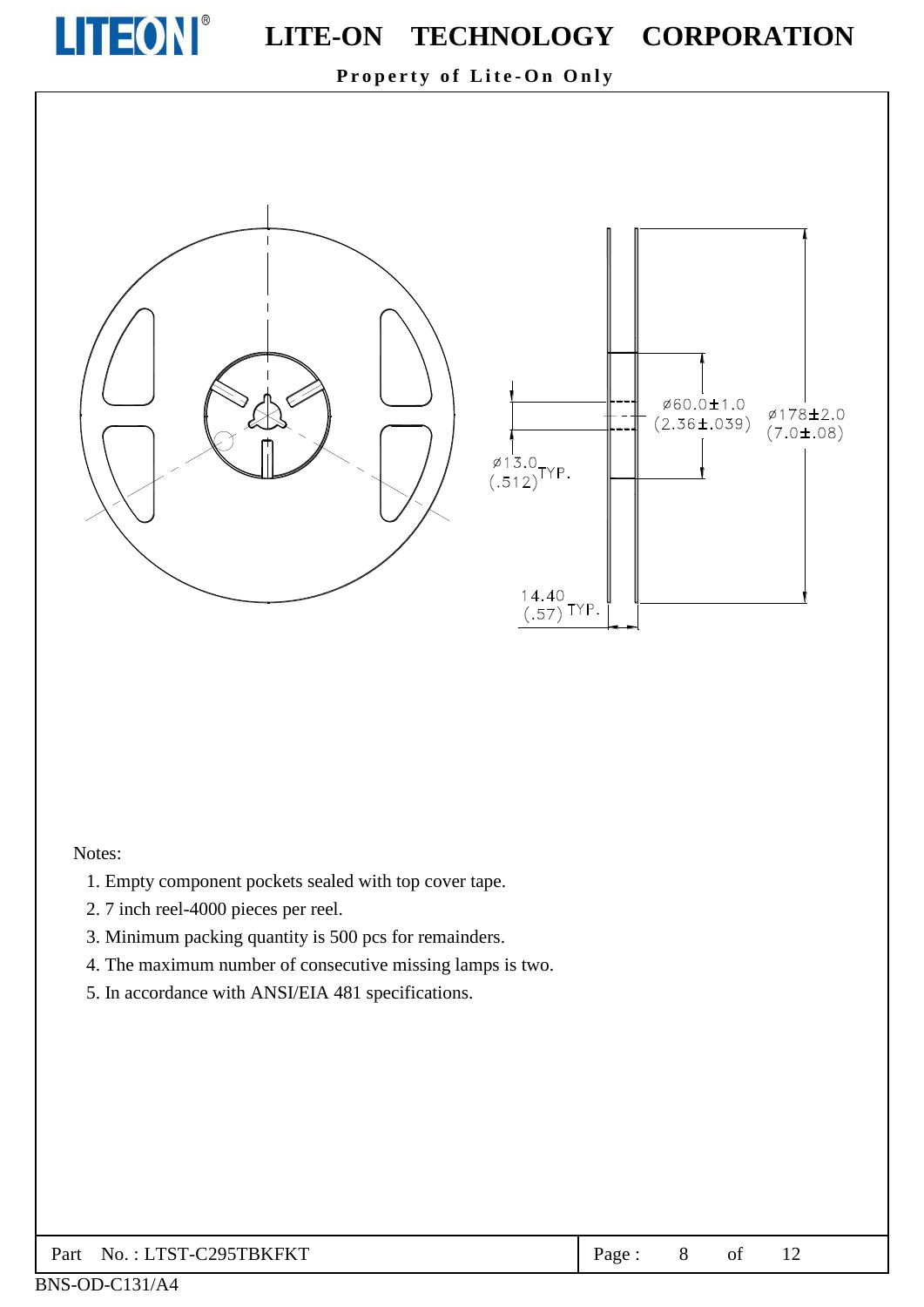

Property of Lite-On Only

## **CAUTIONS**

### 1. Application

The LEDs described here are intended to be used for ordinary electronic equipment (such as office equipment, communication equipment and household applications). Consult Liteon's Sales in advance for information on applications in which exceptional reliability is required, particularly when the failure or malfunction of the LEDs may directly jeopardize life or health (such as in aviation, transportation, traffic control equipment, medical and life support systems and safety devices).

#### 2. Storage

The package is sealed:

The LEDs should be stored at 30 °C or less and 90%RH or less. And the LEDs are limited to use within one year, while the LEDs is packed in moisture-proof package with the desiccants inside. The package is opened:

The storage ambient for the LEDs should not exceed 30°C temperature or 60% relative humidity.

It is recommended that LEDs out of their original packaging are IR-reflowed within one week.

For extended storage out of their original packaging, it is recommended that the LEDs be stored in a sealed container with appropriate desiccant, or in a desiccators with nitrogen ambient.

LEDs stored out of their original packaging for more than one week should be baked at about 60 deg C for at least 20 hours before solder assembly.

#### 3. Cleaning

Use alcohol-based cleaning solvents such as isopropyl alcohol to clean the LED if necessary.

#### 4. Soldering

Recommended soldering conditions:

|                  | Reflow soldering              | Soldering iron             |                 |  |  |
|------------------|-------------------------------|----------------------------|-----------------|--|--|
| Pre-heat         | $150 - 200$ °C                | Temperature 300°C Max.     |                 |  |  |
| Pre-heat time    | 120 sec. Max.                 | Soldering time 3 sec. Max. |                 |  |  |
| Peak temperature | $260^{\circ}$ C Max.          |                            | (one time only) |  |  |
| Soldering time   | 10 sec. Max. (Max. two times) |                            |                 |  |  |

#### **Soldering notes:**

Because different board designs use different number and types of devices, solder pastes, reflow ovens, and circuit boards, no single temperature profile works for all possible combinations.

However, you can successfully mount your packages to the PCB by following the proper guidelines and PCB-specific characterization.

LITE-ON Runs both component-level verification using in-house KYRAMX98 reflow chambers and board-level assembly.

The results of this testing are verified through post-reflow reliability testing.

Profiles used at LITE-ON are based on JEDEC standards to ensure that all packages can be successfully and reliably surface mounted.

Figure on page3 shows a sample temperature profile compliant to JEDEC standards.

You can use this example as a generic target to set up your reflow process.

You should adhere to the JEDEC profile limits as well as specifications and recommendations from the solder paste manufacturer to avoid damaging the device and create a reliable solder joint.

|  | Part No.: LTST-C295TBKFKT | Page: $9$ of 12 |  |  |  |
|--|---------------------------|-----------------|--|--|--|
|--|---------------------------|-----------------|--|--|--|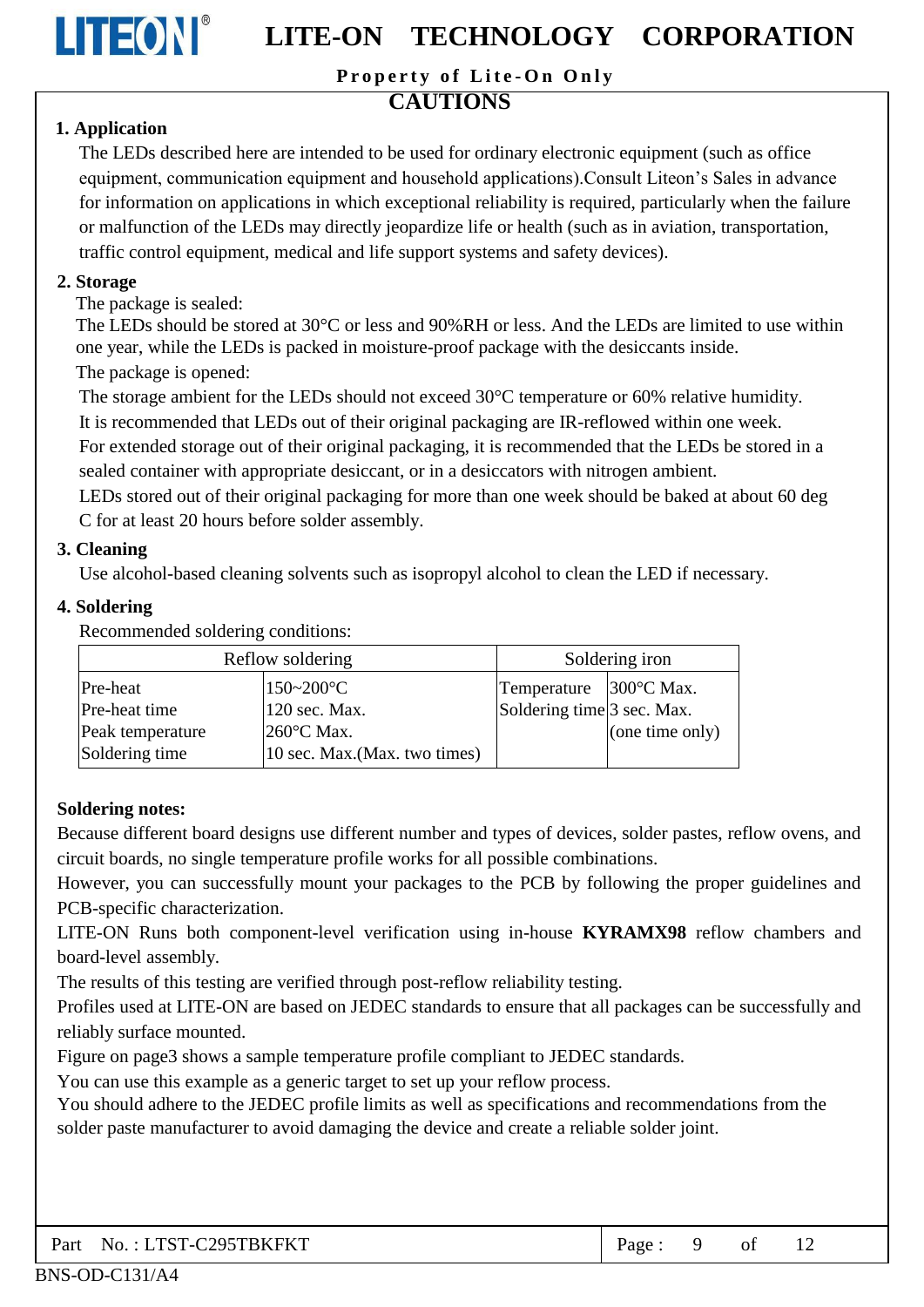### Property of Lite-On Only

#### **5. Drive Method**

**LITEON®** 

An LED is a current-operated device. In order to ensure intensity uniformity on multiple LEDs connected in parallel in an application, it is recommended that a current limiting resistor be incorporated in the drive circuit, in series with each LED as shown in Circuit A below.

#### Circuit model A

#### **Circuit model B**





(A) Recommended circuit.

(B) The brightness of each LED might appear different due to the differences in the I-V characteristics of those LEDs.

#### 6. ESD (Electrostatic Discharge)

Static Electricity or power surge will damage the LED. Suggestions to prevent ESD damage:

- $\blacksquare$  Use of a conductive wrist band or anti-electrostatic glove when handling these LEDs.
- $\blacksquare$  All devices, equipment, and machinery must be properly grounded.
- Work tables, storage racks, etc. should be properly grounded.
- $\blacksquare$  Use ion blower to neutralize the static charge which might have built up on surface of the LED's plastic lens as a result of friction between LEDs during storage and handling.

ESD-damaged LEDs will exhibit abnormal characteristics such as high reverse leakage current, low forward voltage, or " no lightup " at low currents.

To verify for ESD damage, check for "lightup" and Vf of the suspect LEDs at low currents.

The Vf of " good " LEDs should be  $\geq 2.0 \sqrt{a_0}$ . 1mA for InGaN product and  $\geq 1.4 \sqrt{a_0}$ . 1mA for AlInGaP product.

| Part No.: LTST-C295TBKFKT | Page: $10$ of $12$ |  |  |  |
|---------------------------|--------------------|--|--|--|
|---------------------------|--------------------|--|--|--|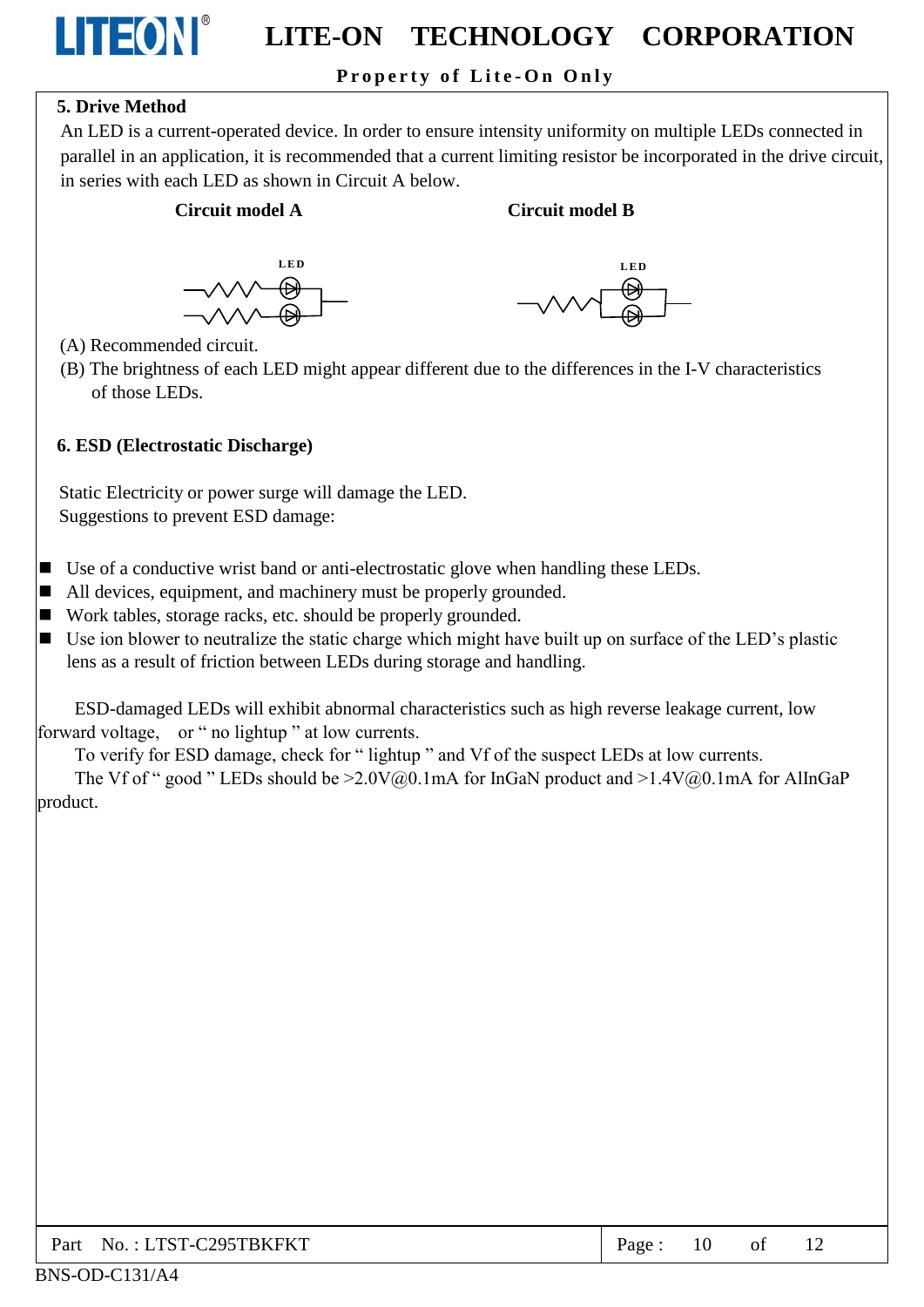

# **LITEON** LITE-ON TECHNOLOGY CORPORATION

## Property of Lite-On Only

| Classification               | Test Item                                                  | <b>Test Condition</b>                                                                                                                                                                                                                                                                                                                | <b>Reference Standard</b>                                                                         |
|------------------------------|------------------------------------------------------------|--------------------------------------------------------------------------------------------------------------------------------------------------------------------------------------------------------------------------------------------------------------------------------------------------------------------------------------|---------------------------------------------------------------------------------------------------|
| Endurance<br><b>Test</b>     | <b>Operation Life</b>                                      | Ta= Under Room Temperature As Per Data Sheet<br><b>Maximum Rating</b><br>*Test Time= 1000HRS (-24HRS,+72HRS)                                                                                                                                                                                                                         | MIL-STD-750D:1026<br>MIL-STD-883D:1005<br>JIS C 7021:B-1                                          |
|                              | <b>High Temperature</b><br><b>High Humidity</b><br>Storage | IR-Reflow In-Board, 2 Times<br>Ta= $65\pm5^{\circ}$ C, RH= $90\sim95\%$<br>*Test Time= 240HRS±2HRS                                                                                                                                                                                                                                   | MIL-STD-202F:103B<br>JIS C 7021:B-11                                                              |
|                              | <b>High Temperature</b><br>Storage                         | Ta= $105 \pm 5^{\circ}$ C<br>*Test Time= 1000HRS (-24HRS,+72HRS)                                                                                                                                                                                                                                                                     | MIL-STD-883D:1008<br>JIS C 7021:B-10                                                              |
|                              | Low Temperature<br>Storage                                 | Ta= $-55\pm5^{\circ}$ C<br>*Test Time=1000HRS (-24HRS,+72H RS)                                                                                                                                                                                                                                                                       | JIS C 7021:B-12                                                                                   |
| Environmental<br><b>Test</b> | Temperature<br>Cycling                                     | $105^{\circ}$ C ~ 25 $^{\circ}$ C ~ -55 $^{\circ}$ C ~ 25 $^{\circ}$ C<br>30mins 5mins<br>30mins 5mins<br>10 Cycles                                                                                                                                                                                                                  | MIL-STD-202F:107D<br>MIL-STD-750D:1051<br>MIL-STD-883D:1010<br>JIS C 7021:A-4                     |
|                              | Thermal<br><b>Shock</b>                                    | IR-Reflow In-Board, 2 Times<br>$85 \pm 5^{\circ}$ C ~ -40 $^{\circ}$ C $\pm 5^{\circ}$ C<br>10mins<br>10mins 10 Cycles                                                                                                                                                                                                               | MIL-STD-202F:107D<br>MIL-STD-750D:1051<br>MIL-STD-883D:1011                                       |
|                              | Solder<br>Resistance                                       | T.sol= $260 \pm 5^{\circ}$ C<br>Dwell Time= $10 \pm 1$ secs                                                                                                                                                                                                                                                                          | MIL-STD-202F:210A<br>MIL-STD-750D:2031<br>JIS C 7021:A-1                                          |
|                              | IR-Reflow<br>Pb Free Process                               | Ramp-up rate(217°C to Peak) +3°C/ second max<br>Temp. maintain at $175(\pm 25)$ °C 180 seconds max<br>Temp. maintain above 217℃ 60-150 seconds<br>Peak temperature range $260^{\circ}C + 0/5^{\circ}C$<br>Time within $5^{\circ}$ C of actual Peak Temperature (tp)<br>$10 - 30$ seconds<br>Ramp-down rate $+6^{\circ}$ C/second max | MIL-STD-750D:2031.2<br>J-STD-020D                                                                 |
|                              | Solderability                                              | T.sol= $235 \pm 5^{\circ}$ C<br>Immersion time $2\pm 0.5$ sec<br>Immersion rate $25\pm2.5$ mm/sec<br>Coverage $\geq$ 95% of the dipped surface                                                                                                                                                                                       | MIL-STD-202F:208D<br>MIL-STD-750D:2026<br>MIL-STD-883D:2003<br>IEC 68 Part 2-20<br>JIS C 7021:A-2 |

#### 8. Others

The appearance and specifications of the product may be modified for improvement without prior notice.

| Part No.: LTST-C295TBKFKT | Page: |  | of |  |
|---------------------------|-------|--|----|--|
|---------------------------|-------|--|----|--|